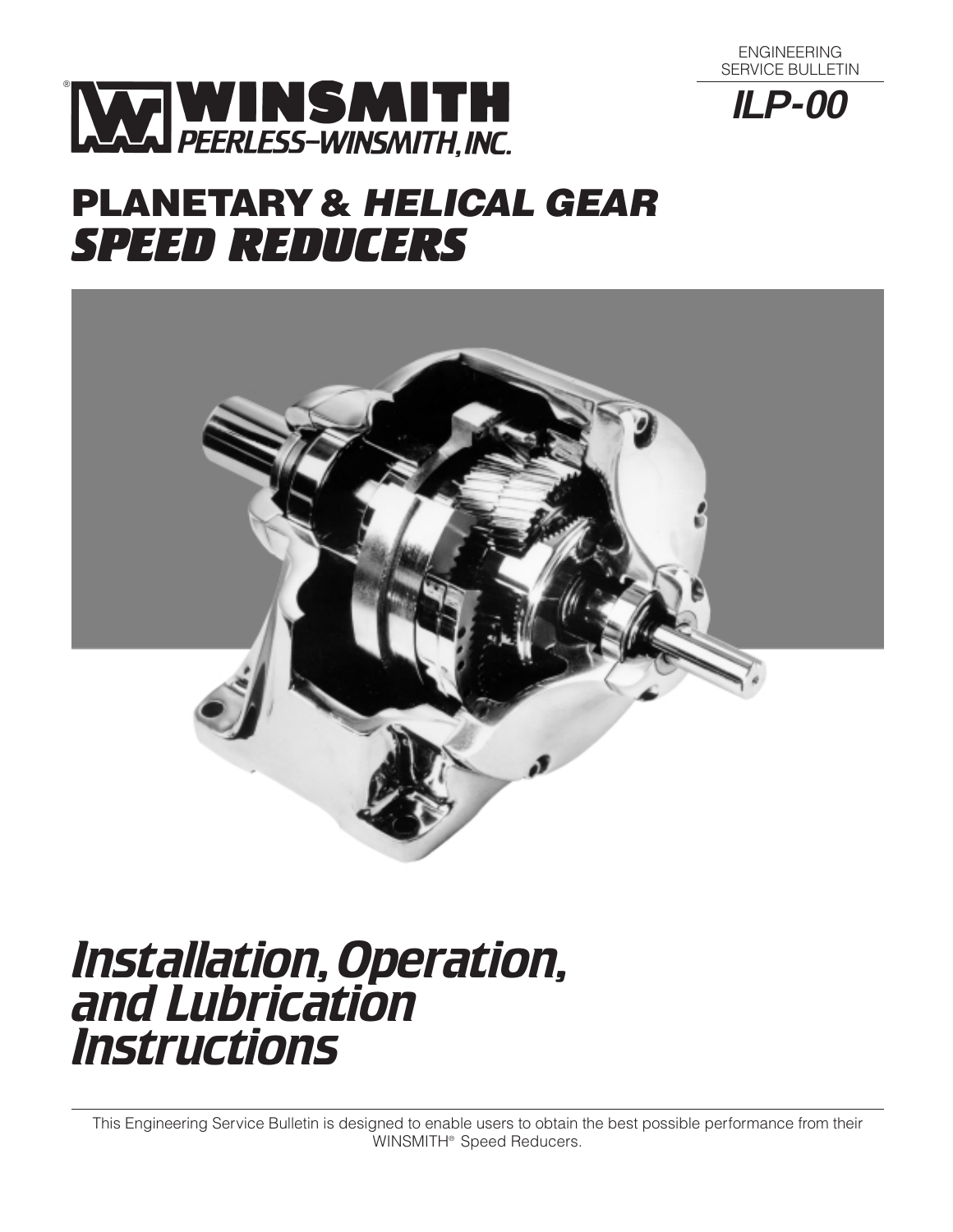# **INSTALLATION, OPERATION AND LUBRICATION INSTRUCTIONS**

## **PROPER SELECTION**

The selection of the appropriate speed reducer for a given application requires that all factors affecting the operation of the unit be given careful consideration. Service factors must be applied to catalog ratings depending on the type of prime mover used, severity of the application and duration of daily service. If you have any questions relative to the suitability of your WINSMITH® speed reducer for your particular application, refer to the selection section of the appropriate WINSMITH catalog, contact your WINSMITH representative or distributor.

### **PROPER ALIGNMENT**

- 1. The various drive members (motor, speed reducer, couplings, sprockets, sheaves, gears, etc.) should be aligned as accurately as possible to guard against unusual stresses and overloads imposed by misalignment.
- 2. If a prime mover shaft is to be directly connected to the high speed (input) shaft; or if the slow speed (output) shaft is to be directly connected to the driven shaft, flexible couplings should be used. It should be remembered that even flexible couplings have limited ability to accommodate misalignment. Care must be taken at installation to insure that shaft alignments are within the limits recommended by the coupling manufacturer. Use of a rigid coupling to connect speed reducer shafts to other drive components is not recommended as it is almost impossible to obtain exact alignment between two shafts.
- 3. A common base plate supporting the motor and reducer will help preserve the original alignment between reducer and motor shafts. If a structural steel base is used, the plate should be at least equal in thickness to the diameter of the bolts used to fasten the speed reducer to the base plate. Also, for sufficient rigidity, the design in general including angle or channel members should be substantial enough to prevent flexing under vibration. After the first week or two of operation all of the bolts and nuts used to fasten the reducer and motor, pedestal, etc., to the base plate should be retightened. Vibration tends to loosen the nuts even if tight initially. Dowelling the motor and speed reducer to the base plate will help insure that alignment is maintained.

## **LUBRICANT**

#### **1. FACTORY FILLING**

WINSMITH speed reducers are filled to the proper level prior to shipment with the appropriate grade of oil for operation in an industrial environment. **The oil level should be checked prior to operation, using the oil level plug provided for that purpose.**

#### **2. AMBIENT TEMPERATURE**

If ambient temperatures are abnormally low or high, the type of lubricant installed at the factory may be unsuitable. See the chart in this bulletin for extreme temperature lubricant recommendations.

#### **3. INITIAL OIL CHANGE**

The oil in a new speed reducer should be drained (using the drain plug provided) at the end of 250 hours of operation. (30 days for 8 hour per day service, 15 days for 16 hour service, 10 days for 24 hour service).



#### **4. OIL CHANGING**

When changing oil for any reason, it should be remembered that oils of various types may not be compatible. Therefore, when changing to a different oil, it is recommended that the housing be completely drained and thoroughly flushed with a light flushing oil prior to refilling with the appropriate lubricant. Under normal conditions, after the initial change, the oil should be changed after every 2500 hours of operation, or every six months, whichever occurs first. Under severe conditions (rapid temperature changes, moist, dirty or corrosive environment) it may be necessary to change oil at intervals of one to three months. Periodic examination of oil samples taken from the unit will help establish the appropriate interval. If a speed reducer is to stand idle for an extended period of time, (such as when used as a spare) it is recommended that the unit be filled completely with oil to protect interior parts from rust and corrosion due to condensation inside the housing. Be sure to drain the oil to the proper level before placing the speed reducer into service.

#### **5. EP (EXTREME PRESSURE) OILS**

Extreme pressure gear oils are generally recommended for use in planetary speed reducers. EP oils may also be used in helical gear speed reducers such as concentric shaft (W/H Gear) shaft mount.

CAUTION: When a backstop is installed in a speed reducer, EP oils should not be installed. To assure proper operation of a backstop, non-EP gear oil of the proper viscosity as shown on the chart contained in this bulletin is mandatory.

#### **6. GREASE FITTINGS**

Some WINSMITH reducers are equipped with grease fittings to lubricate bearings not adequately lubricated by the oil splash. These fittings should periodically be pressure lubricated with a short fiber grease with a work penetration of 310 to 340 at 77°F and an ASTM drop point of 250°F minimum.

#### **7. OIL TEMPERATURE**

Speed reducers in normal operation can generate temperatures up to 200°F depending on the type of reducer and the severity of the application (loading, duration of service, ambient temperatures). Excessive oil temperatures may be the result of one or more of the following factors:

#### **A. OVERLOADS**

An overload, due to the original selection of a unit too small for the application, or increasing loads on the speed reducer to a point where its rating is exceeded after it has been in service for a period of time. Always check the speed reducer rating when increasing driven loads or increasing the horsepower rating of the motor or other prime mover.

#### **B. OVERFILLING OR UNDERFILLING**

If a speed reducer is overfilled with oil, the energy used in churning the excessive oil can result in overheating. If this occurs, shut down the drive, remove the oil level plug and allow oil to drain until oil ceases to drain from the level hole, reinstall the oil level plug, and restart the drive. If the speed reducer is underfilled, the resultant friction can cause overheating. If this occurs, fill the speed reducer to the oil level plug hole.

#### **C. INADEQUATE COOLING**

In order to dissipate internally generated heat, the speed reducer must be installed in such a way that air can circulate freely. Tightly confined areas (inside cabinets, etc.) should be avoided. If this is not possible, forced air cooling by means of a separate blower or a fan integral to the speed reducer should be used.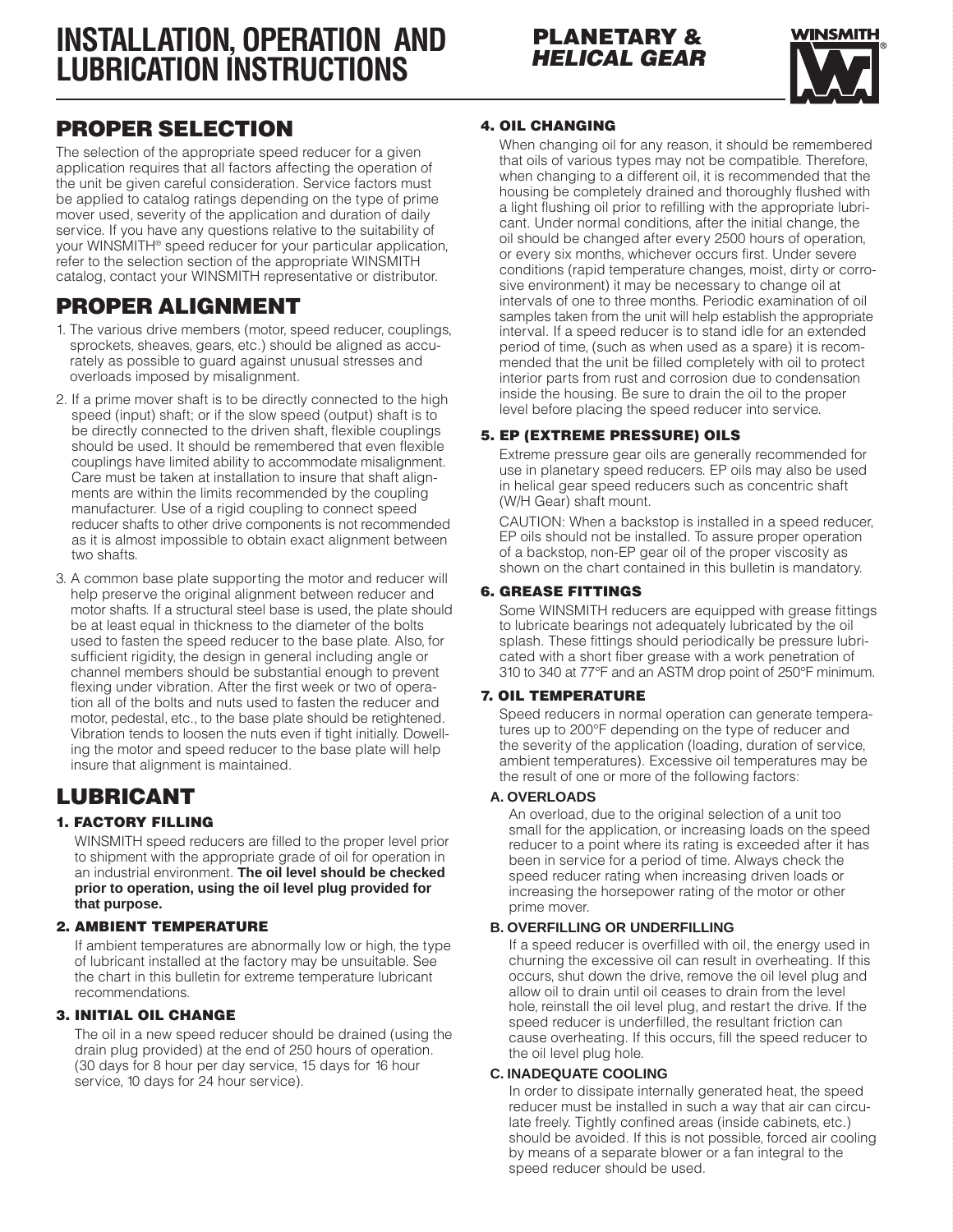

### **PLANETARY & HELICAL GEAR**

# **INSTALLATION, OPERATION AND LUBRICATION INSTRUCTIONS**

#### **8. OIL RETENTION**

#### **A. VENT PLUGS**

To prevent loss of oil during shipment, WINSMITH speed reducers are shipped with a brass pin in the vent hole in the filler and vent plug. This pin must be removed before the reducer is put into operation. Failure to remove the brass pin can result in pressure build up which can pump oil through the seals. If the speed reducer is installed in an atmosphere containing exceptional amounts of moisture or dust, a shielded or hooded vent plug should be used.

#### **B. OIL SEALS**

Although WINSMITH uses high quality oil seals and precision ground shafts to provide a superior seal contact surface, it's possible that circumstances beyond WINSMITH's control can cause oil seal leakage (damage during shipment or installation, etc.). When replacing a shaft oil seal,

using the following suggestions will help to insure leak-free operation and long seal life.

- **a.** When installing a new seal, wrap the shaft with light shim stock or heavy paper to protect the seal lip from being damaged by a rough shaft or cut by the sharp edge of the keyway.
- **b.** A sealant should be used between the O.D. of the seal and the I.D. of the bore into which the seal is installed. The seal bore should also be free of any burrs, nicks, or scratches.
- **c.** Be sure that the seal is not cocked in the seal bore. The outer face of the seal should be flush with the surface into which it is mounted.

# **Lubricants**

For special applications that involve severe ambient temperature extremes or a seasonal oil requirement, WINSMITH, based on extensive testing and field experience, recommends the use of Mobil SHC synthetic lubricants.

#### **Planetary Gear Reducers, Helical Reducers Without Backstops\*\***

| Ambient Temperature        | -30 to $15^{\circ}$ F | 16 to 50°F | 51 to 95°F | 96 to 131°F |
|----------------------------|-----------------------|------------|------------|-------------|
| <b>ISO Viscosity Grade</b> | 100                   | 100        | 220        | 460         |
| <b>AGMA Lubricant No.</b>  | 3S*                   | ED         | ς ⊏D       | 7 ED<br>-   |

| Mobil                 | <b>SHC 627</b>     | Mobilgear 627            | Mobilgear 630            | Mobilgear 634            |
|-----------------------|--------------------|--------------------------|--------------------------|--------------------------|
| American Lubricants   | N/A                | AGMA#3 EP                | AGMA#5EP                 | AGMA #7 EP               |
| Castrol               | N/A                | Optigear BM 100          | Optigear BM 220          | Optigear BM 460          |
| Chevron               | Tegra 150          | Compound 100 EP          | Compound 220 EP          | Compound 460 EP          |
| Conoco                | Syncon R & O 100   | <b>HYDROCLEAR EP 100</b> | <b>HYDROCLEAR EP 220</b> | <b>HYDROCLEAR EP 460</b> |
| Exxon (Esso)          | Spartan Syn EP 100 | Spartan EP 100           | Spartan EP 220           | Spartan EP 460           |
| <b>Fiske Brothers</b> | N/A                | SPO-233                  | SPO-255                  | SPO-277                  |
| Shell                 | Omala RL 100       | Omala 100                | Omala 220                | Omala 460                |
| Texaco                | Pinnacle 100       | Pinnacle EP 100          | Pinnacle EP 220          | Pinnacle EP 460          |

\*\*Synthetic oil

\*\*For units equipped with backstops, use an equivalent grade of non-EP oil

Lubricant selections are provided by the lubricant manufacturer based on AGMA recommended viscosity grades.

Viscosity grades are based on Lubrication Standard ANSI/AGMA 9005-D94.